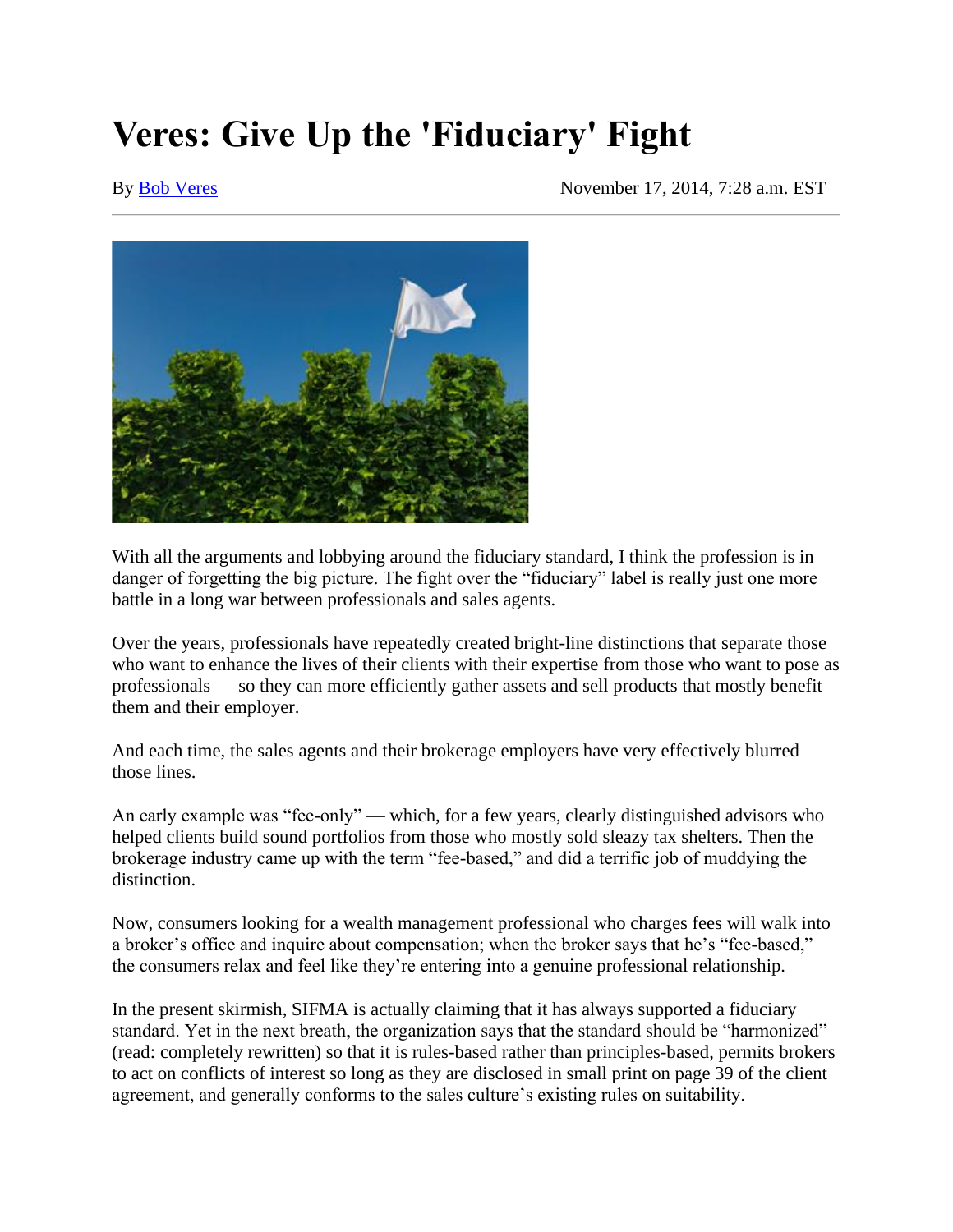If SIFMA wins this round, how are consumers to know that this is a complete rewrite of centuries of established case law?

## **LOST CAUSE**

In my view, the fiduciary battle should be abandoned as a lost cause. Otherwise, there's a real danger the brokerage industry will use its enormous wealth to emasculate an important legal distinction.

If you don't think this battle is lost, consider that the SEC and Congress are asking for proof that a fiduciary advisor provides a better cost-benefit relationship for consumers than a wirehouse broker.

If they were serious about the question, all they'd have to do is ask: Which firms are offering cushy seven-figure jobs to regulators after they leave the SEC?

Can advisory firms, who watch every penny of client assets, afford that kind of salary? Who is casually tossing millions of dollars into congressional campaign coffers to buy access? Where do they think all that extra money comes from?

If the fiduciary battle is lost, the question becomes: Where are the real professionals going to find their next bright-line distinction? I think this time around, advisors should try several approaches at once.

### **3 DISTINCTIONS**

First, let's push for clarity in the terminology. We (and they) call it the brokerage industry, right? No matter what they have on their business cards, employees of a brokerage firm should be characterized as brokers, and should be required to identify themselves as such to consumers who walk in the door.

Advisors who register with the SEC under the Investment Advisers Act should be required to describe themselves as advisors. They can also call themselves financial planners or investment professionals or wealth managers, or any of these other names, but the simple broker/advisor distinction would help consumers identify a professional who is required to live up to the unrewritten fiduciary standards.

It will take a lot of time and lobbying before the SEC starts requiring this nomenclature, but in the meantime, we can ask journalists to be a little more careful about the way they characterize the different players. Way too many reporters, in the consumer media and also in trade media, use the terms "broker" and "advisor" carelessly, often calling wirehouse reps "advisors" in their articles.

Some of this is out of ignorance. I recently talked with a young trade reporter who was astonished to hear that brokers working for wirehouse firms were not registered as RIAs.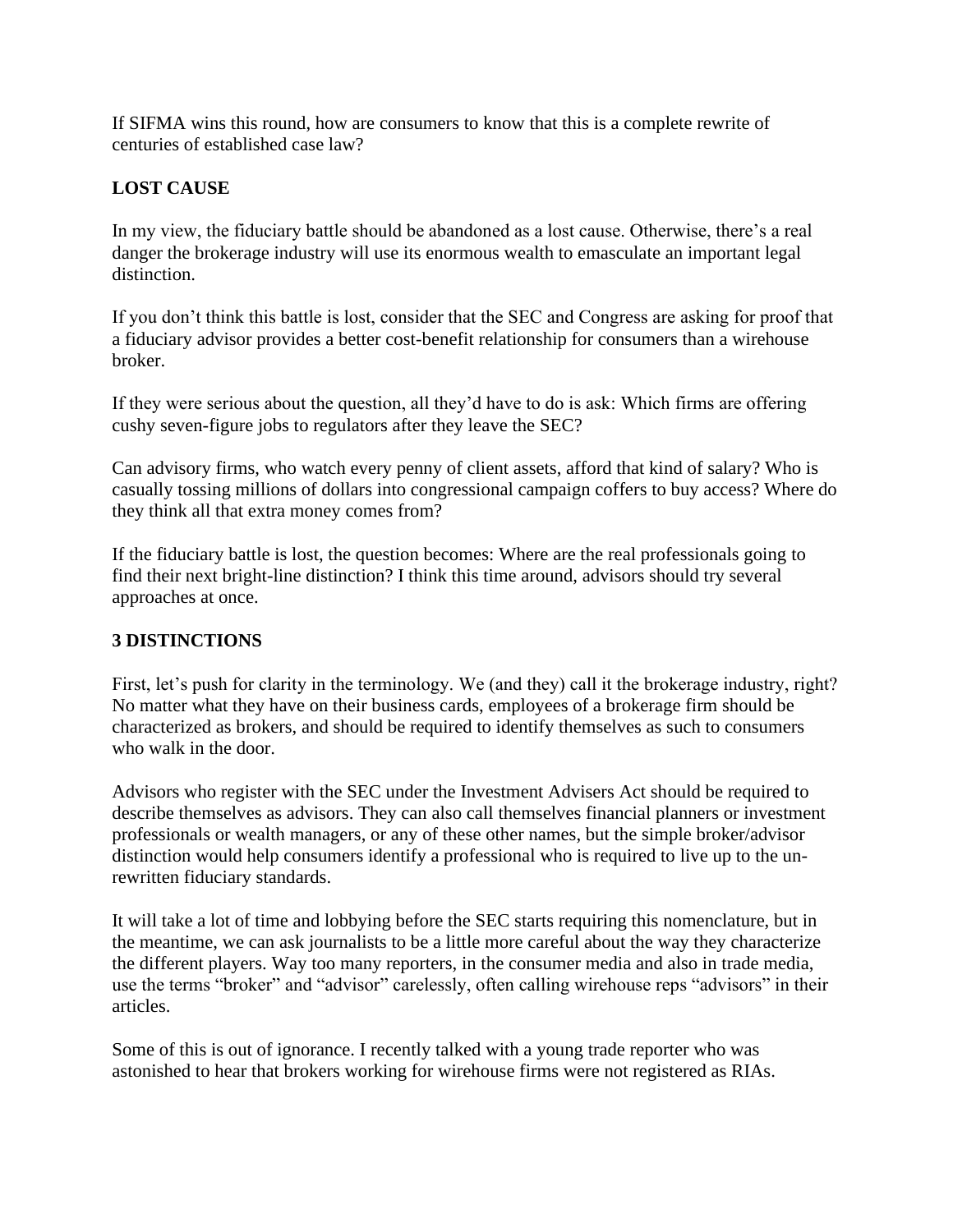### **FIDUCIARY OATH**

Second, let's create some clarity around who does (and who doesn't) put the client's interests first.

The best way I know to do this is to adopt advisor Harold Evensky's "fiduciary oath," or a similar document that NAPFA advisors are required to sign. You can find [Evensky's version](http://www.advisorperspectives.com/pdfs/FIDUCIARY_OATH-GENERAL.pdf) online but you're free to create your own.

Make sure you can hand your clients a signed commitment promising to put their best interests first, to act with the prudence, skill, care, diligence and good judgment of a professional; to not mislead them; and to provide conspicuous, full and fair disclosure of important facts.

The document would also promise to avoid conflicts of interest and manage, in the client's favor, any unavoidable conflicts.

You sign this, and then, if you're in a competitive situation, invite the prospect to take a version of this fiduciary oath to the brokers down the street and ask them to sign it. If they refuse, ask why.

I would hope, as this practice takes hold, that consumer reporters would ask brokerage firms why they won't allow their brokers to sign such an oath.

Meanwhile, advisors can create an even clearer distinction. We would start by reaching a consensus on how to define a professional.

These standards should appropriately include minimum education standards, the fiduciary oath, compensation guidelines, appropriate disclosures, and standards of practice and procedures similar to what fi360 has created around fiduciary behavior.

Then create an organization, or use an existing organization, that will only accept people who meet those standards.

If 20,000 real professionals are willing to accept those standards — possibly adapting their practices to meet them — and join that organization, consumers would be less confused about who is and is not providing professional advice. The message should be: If you, Dear Consumer, work with a member of this organization, you're dealing with a professional. If not, guard your wallet.

### **LOBBYIST QUICKSAND**

The beauty of these approaches is that they don't require an expensive lobbying campaign that the professionals are destined to lose anyway. Instead of waiting for Congress and the SEC to do the right thing, professional advisors can separate themselves unilaterally from the brokers who desperately want to be viewed as advisors because it makes their sales job so much easier.